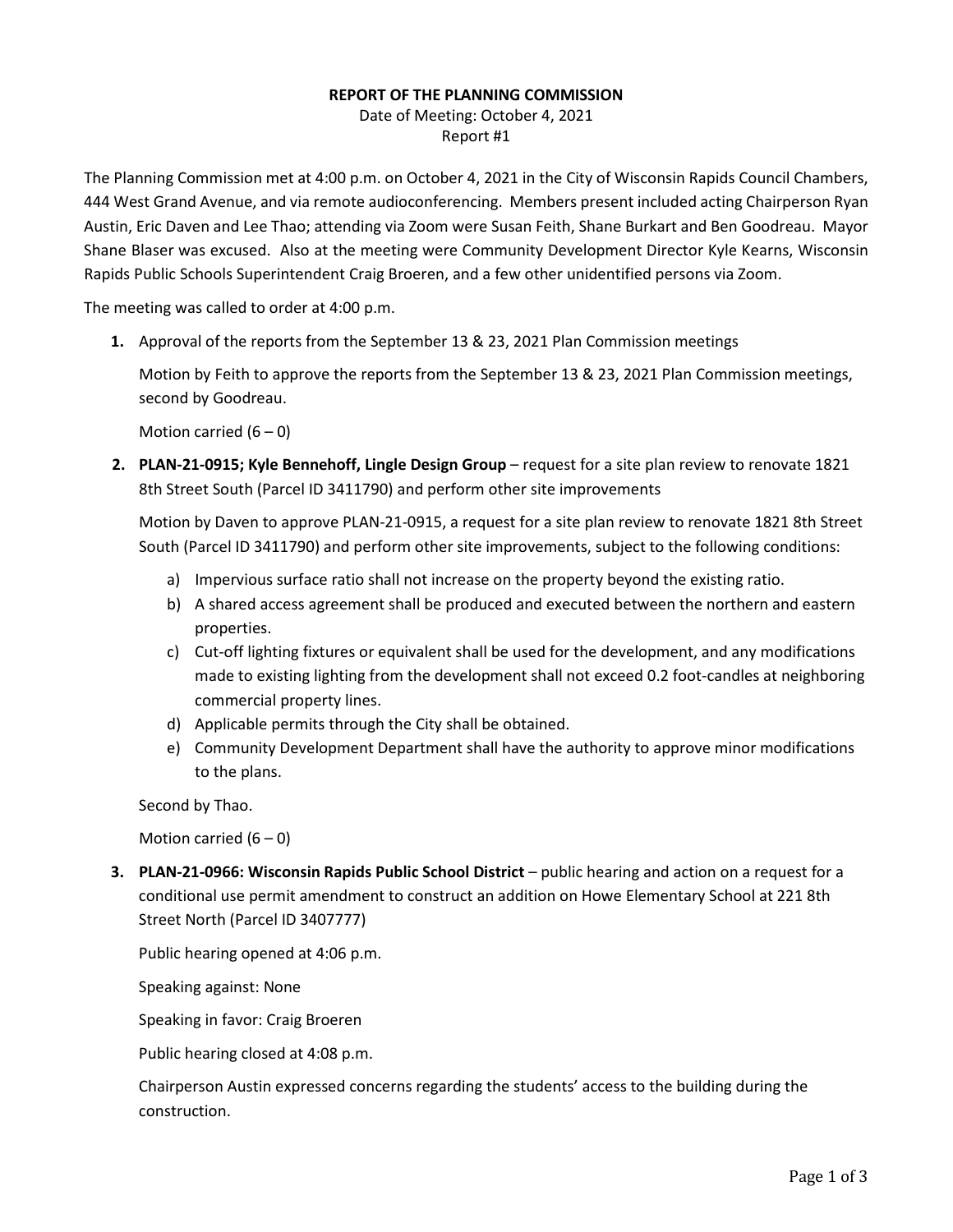Motion by Feith to approve PLAN-21-0966, a request for a conditional use permit amendment to construct an addition on Howe Elementary School at 221 8th Street North (Parcel ID 3407777) subject to the following conditions:

- a) A landscaping plan shall be submitted, meeting the applicable requirements, to be reviewed and approved by the Community Development Department.
- b) Any exterior lighting shall be cut-off fixtures or equivalent.
- c) Lighting from the development shall not exceed 0.1 foot-candles at neighboring residential property lines.
- d) Applicable building and stormwater permits, state and local, shall be obtained.
- e) Minor modifications to the plan shall be permitted to be reviewed and approved ty the Community Development Department.

Second by Goodreau.

Motion carried  $(6 - 0)$ 

**4. PLAN-21-0967; Wisconsin Rapids School District –** public hearing and action on a request for a conditional use permit amendment to construct an addition on Mead Elementary School at 241 17th Avenue South (Parcel ID 3402835)

Public hearing opened at 4:11 p.m.

Speaking against: None

Speaking in favor: None

Public hearing closed at 4:11 p.m.

Motion by Goodreau to approve PLAN-21-0967, a request for a conditional use permit amendment to construct an addition on Mead Elementary School at 241 17th Avenue South (Parcel ID 3402835), subject to the following conditions:

- a) An updated site plan shall be provided if parking is expanded, meeting applicable zoning requirements, to be reviewed and approved by the Community Development Department.
- b) A landscaping plan shall be submitted, meeting applicable requirements, to reviewed and approved by the Community Development Department.
- c) Any exterior lighting shall be cut-off fixtures or equivalent.
- d) Lighting from the development shall not exceed 0.1 foot-candles at neighboring residential property lines.
- e) Applicable building and stormwater permits, state and local, shall be obtained.
- f) Minor modifications to the plan shall be permitted to be reviewed and approved by the Community Development Department.

Second by Daven.

Motion carried  $(6 - 0)$ 

**5. PLAN-21-0968; Wisconsin Rapids Public School District;** – public hearing and action on a request for a conditional use permit amendment to construct an addition on Washington Elementary School at 2911 Washington Street (Parcel ID 3410239)